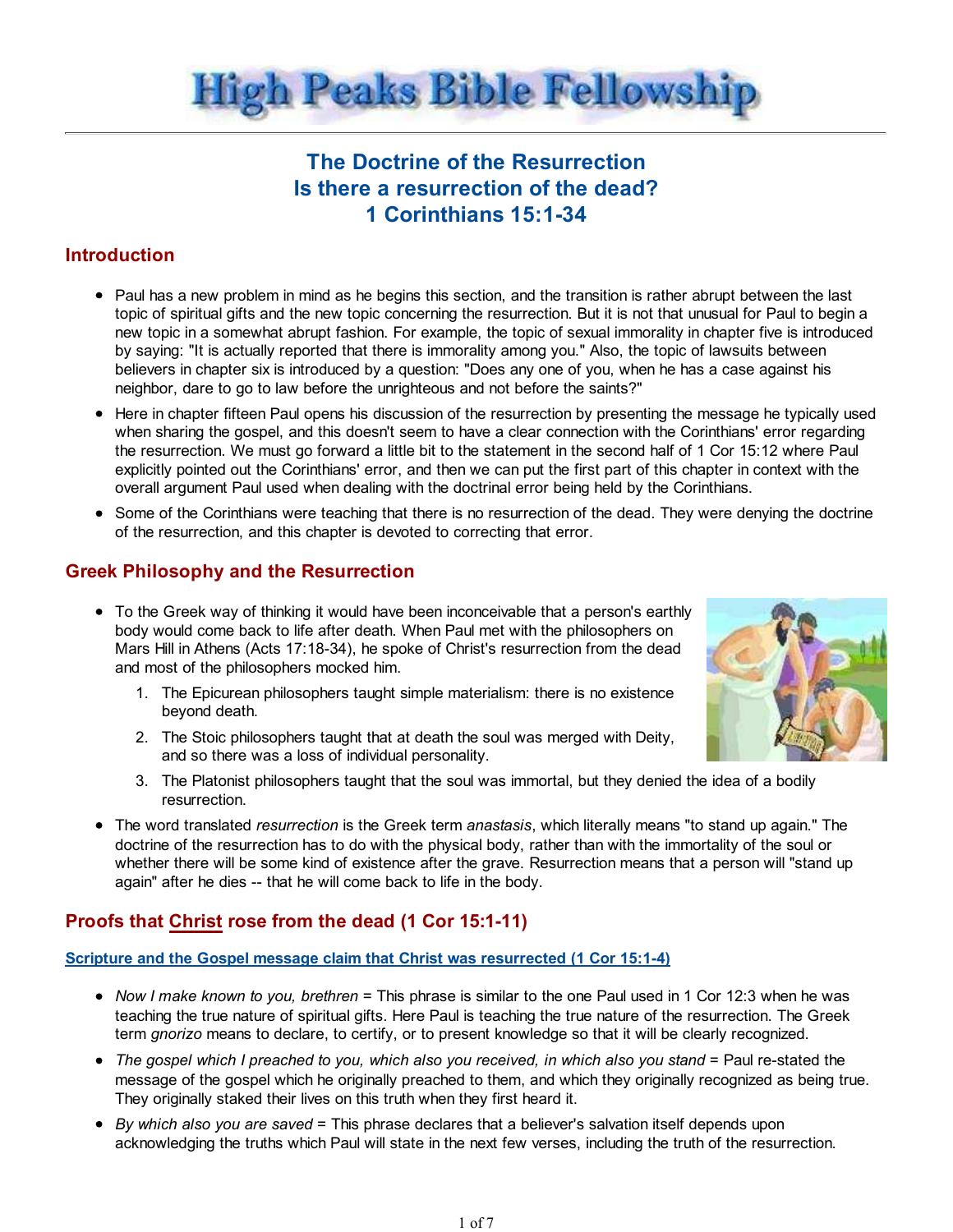$\bullet$  [ + ] If you hold fast the word which I preached to you = This is a Greek first class conditional clause, which is assumed to be true. The Corinthians did believe in the truth of the resurrection, and their faith in these truths saved them.

[ - ] Unless you believed in vain = The Greek word eike translated vain means "without cause or without effect." Paul is saying that people who deny the truth of the resurrection are believing only half the gospel, and that is not effective for their salvation.

- For I delivered to you as of first importance what I also received = Paul did not create this message; he only served as the messenger from Jesus to deliver it. However, he is claiming divine authority for the truths he is declaring. The truths concerning the resurrection of Christ form the foundation for the gospel message and for our salvation.
- That Christ died for our sins = This verb is in the aorist tense, which indicates a definite event that occurred at a point in time. The preposition for can mean "concerning, on behalf of, or in order to deal with." Christ died in order to deal with our sins, but exactly how the death of Christ dealt with our sins is not discussed here. That is why Paul included the next phrase in this verse.
- According to the Scriptures = The Scriptures are the important key to explaining the death of Christ for our sins. There are many other places in Scripture which help us to understand what the death of Christ accomplished in dealing with our sins.
- And that He was buried = The verb here is also in the aorist tense, which tells us this event happened at a point in time during human history. The burial of Christ is what certified that He did really die -- that He paid the ultimate price for the sins of the whole world. Christ's burial was a fact of history which was witnessed by His friends as well as his enemies (see Matt 27:62-68).
- And that He was raised on the third day = Not only did Christ die for our sins, but He also rose from the dead in His resurrection body. The verb translated "was raised" is not in the aorist tense (like the previous verbs), but it is in the perfect tense which indicates that an event happened in the past that has consequences which carry forward up to the present time. Not only did Christ rise from the dead, but His resurrection remains in force and is His present condition even today.
- According to the Scriptures = As with the death of Christ, there are other Scriptures that either foretell or elaborate on the resurrection of Christ.

#### The testimony of eyewitnesses proved that Christ was resurrected (1 Cor 15:5-11)

Christ's post-resurrection appearances were what certified or proved His resurrection from the dead. As with His burial, His resurrection was also an historical fact that was witnessed by many people.

- He appeared to Cephas = The Bible does not give the specific time or place where Jesus appeared to Peter, but we can assume that it was sometime after He appeared to Mary and before He appeared to the men on the Emmaus Road (Luke 24:34).
- Then to the twelve = Luke 24:35 & John 20:19 record that Jesus appeared to the eleven remaining disciples as they gathered in a house on the evening of the resurrection. Even before they replaced Judas, there were still referred to as "the twelve," which had come to mean the small inner circle chosen by Jesus.
- After that He appeared to more than five hundred brethren at one time = The Bible does not provide any specifics about Jesus' appearance to this large group, but this must have been a event that was well-known in the early church. Paul was writing this letter more than two decades after that event had occurred, and yet most of the large group who saw Jesus were still alive to testify to the facts.
- Then He appeared to James, then to all the apostles = James the half-brother of Jesus was the key leader of the Jerusalem church (Acts 15:13-21). In Acts 1:3 we are told that during the 40-day period between His resurrection and His ascension, Jesus appeared to all of the apostles on several occasions. An example of one of these events is recorded in John 21:1-14.
- And last of all, as to one untimely born, He appeared to me also = Paul described this unusual appearance with the analogy of a child who is born well after his due date. Jesus' appearance to Paul was not only after Christ's resurrection but also after His ascension.
- For I am the least of the apostles, and not fit to be called an apostle = Paul could not forget that, based on his personal background, he was the least likely person to be given this office by Christ. He was an arch-enemy and persecutor of the church, and he knew he did not deserve to be called an apostle.
- $\bullet$  But by the grace of God I am what I am = The background Paul shared in the previous verse made it humanly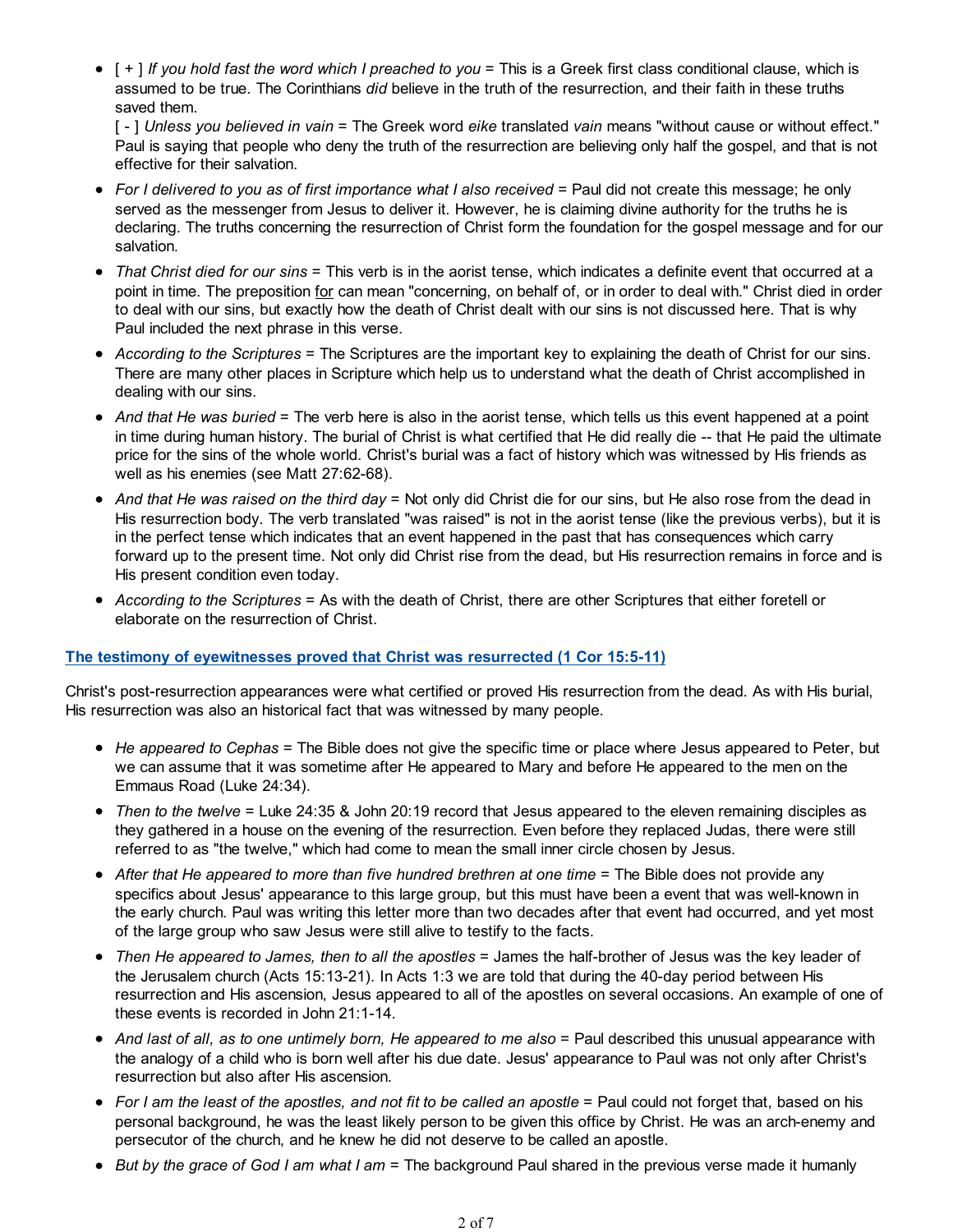impossible for him to be an apostle, so the office he held was solely by the grace of God. Paul became completely dedicated to the work of the ministry that God gave him to do, and much of the New Testament is a witness to the accomplishments of the apostle Paul.

• Whether then it was I or they, so we preach and so you believed = This verse summarizes the unified testimony of all the witnesses Paul has just listed. Whether it was Peter, or the twelve, or the 500, or James, or Paul - they all preached a consistent message based on the common experience of seeing the resurrected Lord Jesus Christ.

## The Consequences of Denying the Resurrection (1 Cor 15:12-34)

## The statement of the problem in Corinth which prompted this chapter (1 Cor 15:12)

- Now if Christ is preached, that He has been raised from the dead = Paul is recapping the gospel message that he preached among the Corinthians, and which he summarized in the first four verses of this chapter. The resurrection of Christ was a central part of the gospel message.
- How do some among you say that there is no resurrection of the dead? = Some of the Corinthians were denying that there was a resurrection of the dead. They were following the teachings of the Greek philosophers rather than the truth of the inspired message presented to them by Paul and others. This shows that it was a common error even in the early church to allow the ungodly culture or society to be the determiner of truth, rather than letting the inspired Word of God be the determiner of truth for living.

The apostle Paul will now set forth a series of logical conclusions that would result if a person accepted the tenet that there is no such thing as the resurrection of the dead.

Conclusion #1: If there is no resurrection, that would mean not even Christ was raised (1 Cor 15:13)

- If there is no such thing as the resurrection of the dead, then Christ Himself would not have been able to rise from the dead.
- However, in the previous section Paul just finished proving that Christ was raised from the dead. So to state the case positively, if Christ was resurrected then the Corinthians should definitely consider that resurrection is possible.

## Conclusion #2: If Christ was not raised, then Gospel preaching and conversion are in vain (1 Cor 15:14)

Earlier in this section Paul made it very clear that the heart of the gospel message was the resurrection of Christ. So if there were no resurrection then the "good news" of the gospel would actually be "bad news" and there would be nothing worth preaching or believing.

## Conclusion #3: The apostles would be deliberate liars and deceivers (1 Cor 15:15)

• Paul had given a detailed list of people who were eye-witnesses of the resurrected Lord, but if there is no resurrection then all of those people are false witnesses. Not only that, but the entire group must have collaborated together to propogate the lie, so they would all be deliberate deceivers as well.

## Conclusion #4: The Corinthians' own faith would be vain; they are still unredeemed sinners (1 Cor 15:16-17)

• Here Paul added the terrifying idea that anyone who put his trust in such an obviously false system would have no advantage over an unbeliever. The main point here is that there is no actual redemption and forgiveness of sin if Christ has not been raised.

## Conclusion #5: All their dead Christian friends must be regarded as forever lost (1 Cor 15:18)

Any believer the Corinthians know who has already died would be completely and eternally lost. The term perished means "to put out of the way entirely; to utterly and permanently ruin; to give over to eternal misery in hell."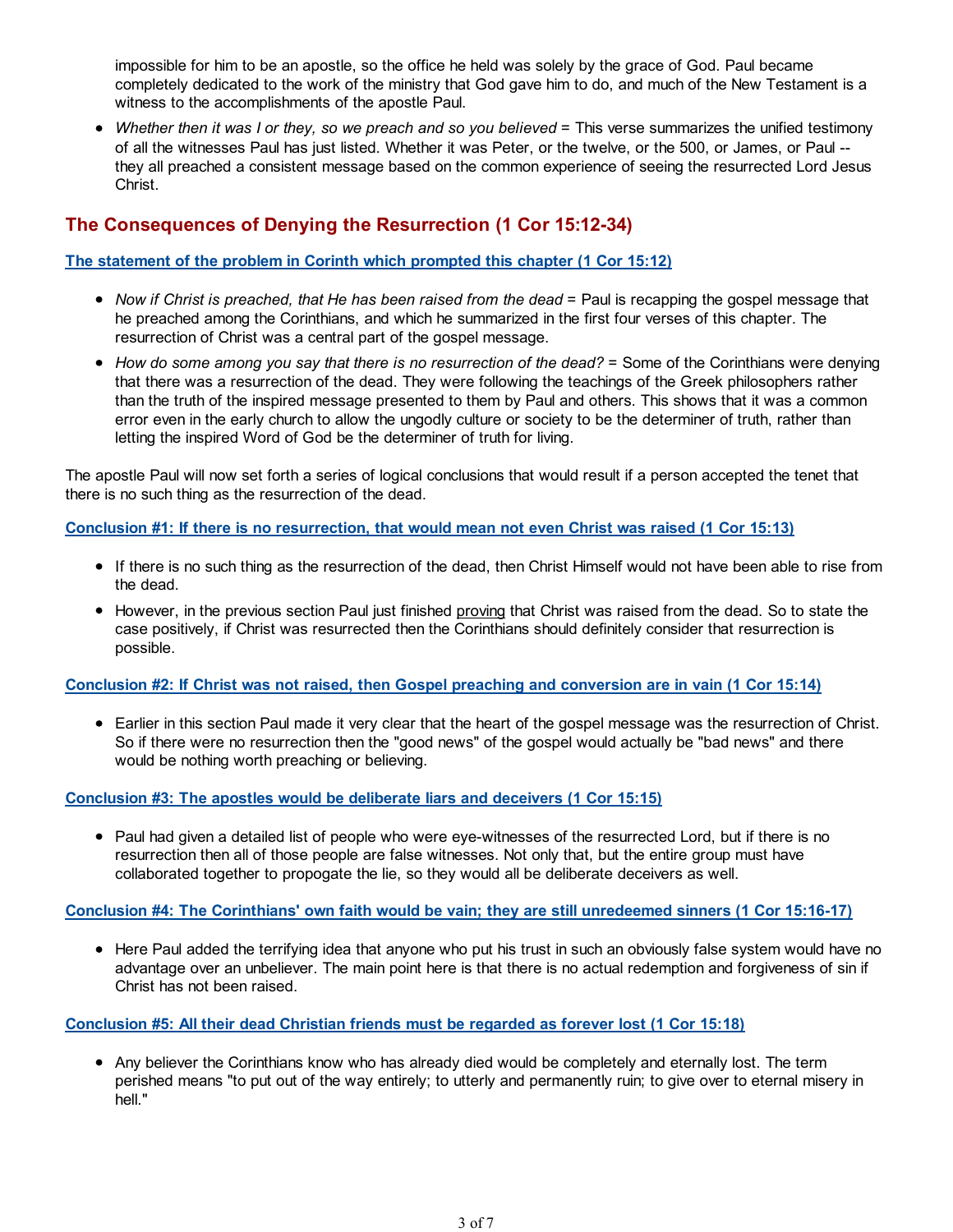#### Conclusion #6: They would be in a more miserable condition than unbelievers (1 Cor 15:19)

Without the resurrection Christianity would be pointless, and anyone who believes in it should be pitied. Without the resurrection, there would be no gospel, no salvation message to believe, no forgiveness of sins, and no hope of a meaningful life (either now or after death).

## Theological arguments for the doctrine of the resurrection (1 Cor 15:20-28)

Paul gives several theological arguments for the resurrection. Many people who reject the doctrine of the resurrection do not realize that this impacts other areas of their system of theology.

### A clear affirmation of Christ's resurrection (1 Cor 15:20)

- But now Christ has been raised from the dead, the first fruits of those who are asleep = First Paul gives a clear affirmation of the fact of Christ's resurrection, which immediately contradicts the false teaching that some in the Corinthian church were believing.
- Paul described Christ as the "first fruits," which pictured the Jewish practice of sacrificing the first part of their harvest to God. Before they could reap the entire harvest they brought the first portion to the temple as a thank offering (Lev 23:10). Only afterward could they take in the rest of the crops. Paul is affirming not only that Christ did rise from the dead, but that we as believers in Him will also be raised in due time.

#### The origin of death with Adam and of life with Christ (1 Cor 15:21-22)

- Adam was the physical father of every human being, and sin and death entered the human race through his sin in the garden of Eden. But Christ is the originator of resurrection life for those who are associated with Him. In both cases, one man doing one act caused the consequences of that act to be applied to every other person who is identified with him.
- For as in Adam all die, so also in Christ all will be made alive = To be "in Adam" means to be a descendant of Adam. Because of Adam's sin every one of his descendants comes into the world spiritually dead and will suffer the consequence of physical death. To be "in Christ" means to be trusting in Christ for one's salvation. Because of Christ's substitutionary death on our behalf, every person who puts his faith in Christ will be given spiritual life, and even if he dies physically he will be resurrected bodily to enjoy eternal life with God.

#### The order of resurrection events (1 Cor 15:23-24)

- Here Paul expands on the idea that Christ was the first fruits, or the first to be raised, but that every other believer will also be raised at His coming. Using Paul's analogy Christ was the first fruits, but "those who are in Christ" will follow afterward just as the full harvest followed that first offering. God has a predetermined order of events involving the resurrection of the dead, and the resurrection of different groups of believers will happen in several stages.
	- 1. The resurrection of Christ
	- 2. At Christ's return for Church Age saints, He will come down as far as the clouds and believers who are already dead will rise first to meet Him in the air (1 Thess 4:16). Afterward the believers who are still alive at that time will then rise to meet Him in the clouds (1 Thess 4:17).
- It is probably the Rapture that Paul has in mind when he mentioned "His coming." However, at the end of the Tribulation period Christ will also resurrect every person who has come to faith in Him but was killed during that horrible time (Rev 20:4). Just prior to the beginning of the Millennial Kingdom there will also be a resurrection of everyone who was a believer during the period of the Old Testament (Dan 12:2).
- In verse twenty-four Paul explained some of the events that will occur during the Millennial Kingdom when the Lord Jesus Christ will reign over all the earth. It is during this thousand-year period when He will centralize all rule and authority and power under His absolute sovereign control.
- The Old Testament contains many descriptions of life during this time period.
	- $\circ$  Christ's government will be one of absolute authority (Ps 2; Rev 19:15), but it will also be characterized by complete righteousness and peace (Ps 72; Isa 11).
	- Israel will be restored to the promised land (Jer 30-31; Ezek 39; Amos 9), but Gentiles will also have abundant blessings (Isa 2:2-4, 19:24-25, 49:6, 60:1-3, 62:2, 66:18-19; Jer 3:17, 16:19).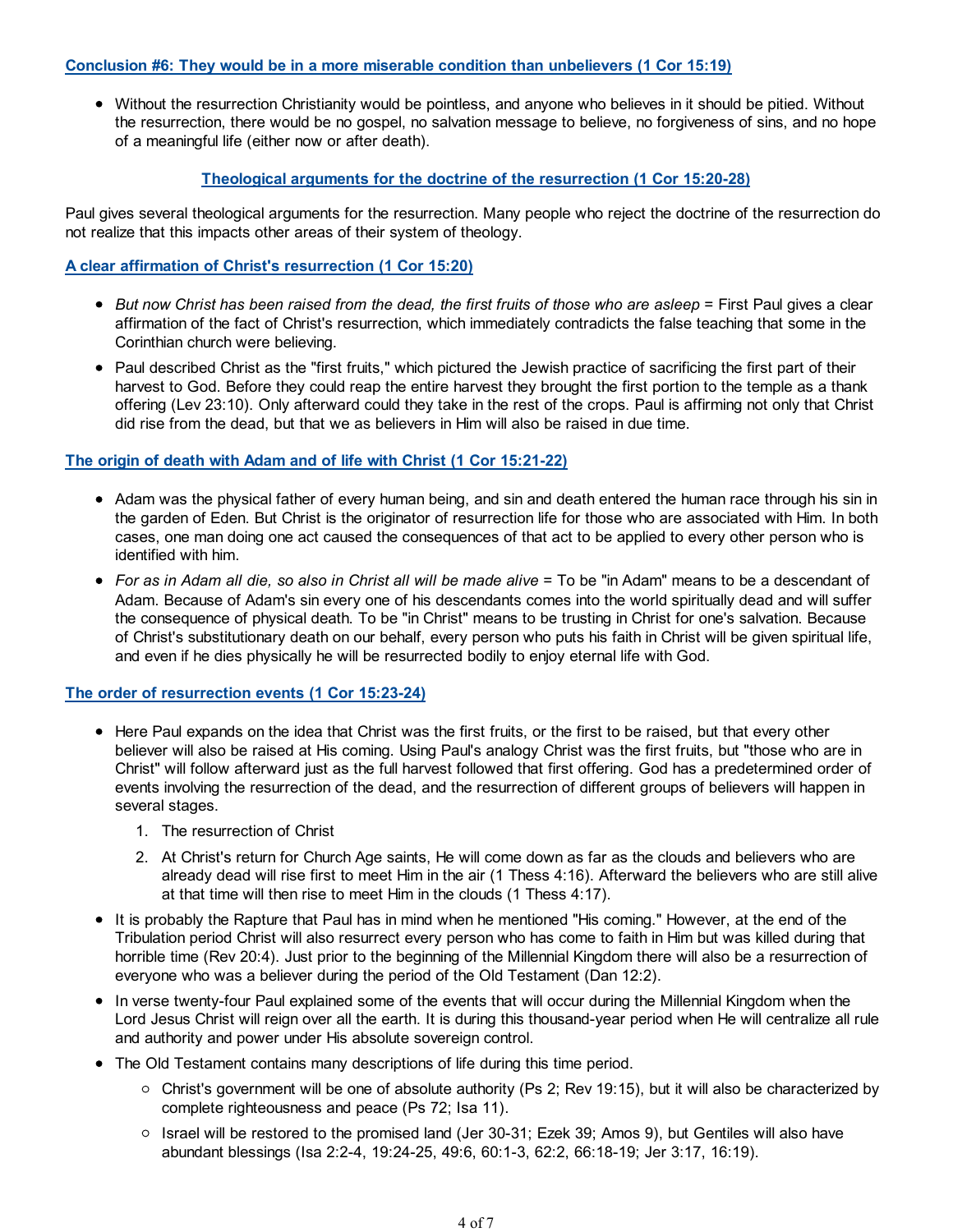- $\circ$  The earth will be full of the knowledge of the Lord (Isa 11:9), and the millennial temple will be a center of worship (Ezek 40-46).
- $\circ$  There will be a tremendous social and economic environment on a world-wide basis, and many aspects of the curse on the productivity of the earth will be rolled back (Isa 35:1-2).

#### The final events of human history (1 Cor 15:25-26)

• Here Paul is referring to the events at the end of the Millennial Kingdom where Christ will ultimately put down the final rebellion inspired by Satan after his release (Rev 20:7-9). The last enemy (death) will not be completely abolished until after the Great White Throne judgment (Rev 20:11-13), and then death itself will be thrown into the lake of fire (Rev 20:14).

#### A glimpse into the relationships within the godhead (1 Cor 15:27-28)

- $\bullet$  HE HAS PUT ALL THINGS IN SUBJECTION UNDER HIS FEET = Paul seems to have in mind the words of Psalm 8:6, which in the original context refers to the dominion of mankind over the earth as originally given by God in Gen 1:26-28. Since the Fall in the Garden of Eden there has never been a time when mankind has maintained benevolent dominion over all creation, but this will finally be fulfilled by the Lord Jesus Christ during His Millennial Kingdom reign.
- In the last part of this verse Paul is anticipating the arguments of his opponents at Corinth who might try to use logic against him. You may have heard some people say, "ALL means ALL, and that's all ALL means!" They claim that the word all must always be used in a universal sense, but that is not true. The word all is always limited by its context. That is what Paul is teaching here. It is as if he means, "When I say that God has put all things in subjection to Christ, of course that does not mean that God Himself is in subjection to Christ."
- After Christ has completed all the work that He was given in relation to human salvation and millennial government in the plan of God, then Christ will be in a position to give His final account to God of his work.
- This verse gives us a brief and rare glimpse into the relationships within the godhead itself. The Eternal Son of God is fully God and completely equal with God the Father in His divine status. However, during Christ's earthly ministry at both His first and second comings, there is a sense in which He is fulfilling a different function in carrying out the will of God the Father.

#### Conclusion #7: If there is no resurrection, then baptism for such a resurrection would be absurd (1 Cor 15:29)

- Otherwise = This word can mean: "because, seeing that, since, as much as." It seems that in this verse Paul is continuing his previous list of arguments for the truth of the resurrection of the dead by saying, "There really is a resurrection of the dead, otherwise, what will those do who are baptized for the dead?" The word otherwise would not make much sense in this sentence unless we insert Paul's premise for the argument.
- In order to handle a difficult passage like this, we must apply the principle that "Scripture Interprets Scripture." In other words, we must view the entire Bible as God's only inspired, inerrant, and authoritative revelation; and we must compare the difficult passage with other passages that relate to the same subject while working from the assumption that Scripture cannot contradict itself. Even though some passages are difficult, the majority of the Bible is clearly understandable, and we should never base a theological doctrine on an unclear or ambiguous passage. When problems of interpretation do arise or a passage seems unclear, we should never assume that the Bible has a mistake in it. We must give the Bible the benefit of the doubt, and our task is to find a plausible interpretation that is not in conflict with the clear teaching of the rest of Scripture.
- What it does NOT mean
	- $\circ$  We know from comparing this difficult passage with the other clear teachings of Scripture that this passage is NOT teaching vicarious baptism for the salvation of the dead. The Bible teaches that people can only be saved while they are alive and can consciously understand and respond to the gospel message. It never teaches that a person can be saved after his death, nor that one person's faith can save another person.
	- $\circ$  We also know from the clear teaching of Scripture that baptism is not necessary for salvation but is only the outward, public declaration of a salvation that had already been achieved at the time one placed his faith and trust in Christ alone. This passage cannot be teaching baptismal regeneration, that one is saved by being baptized or that baptism is somehow required for salvation. And if one person's faith cannot save another person, then one person's baptism certainly cannot save another person.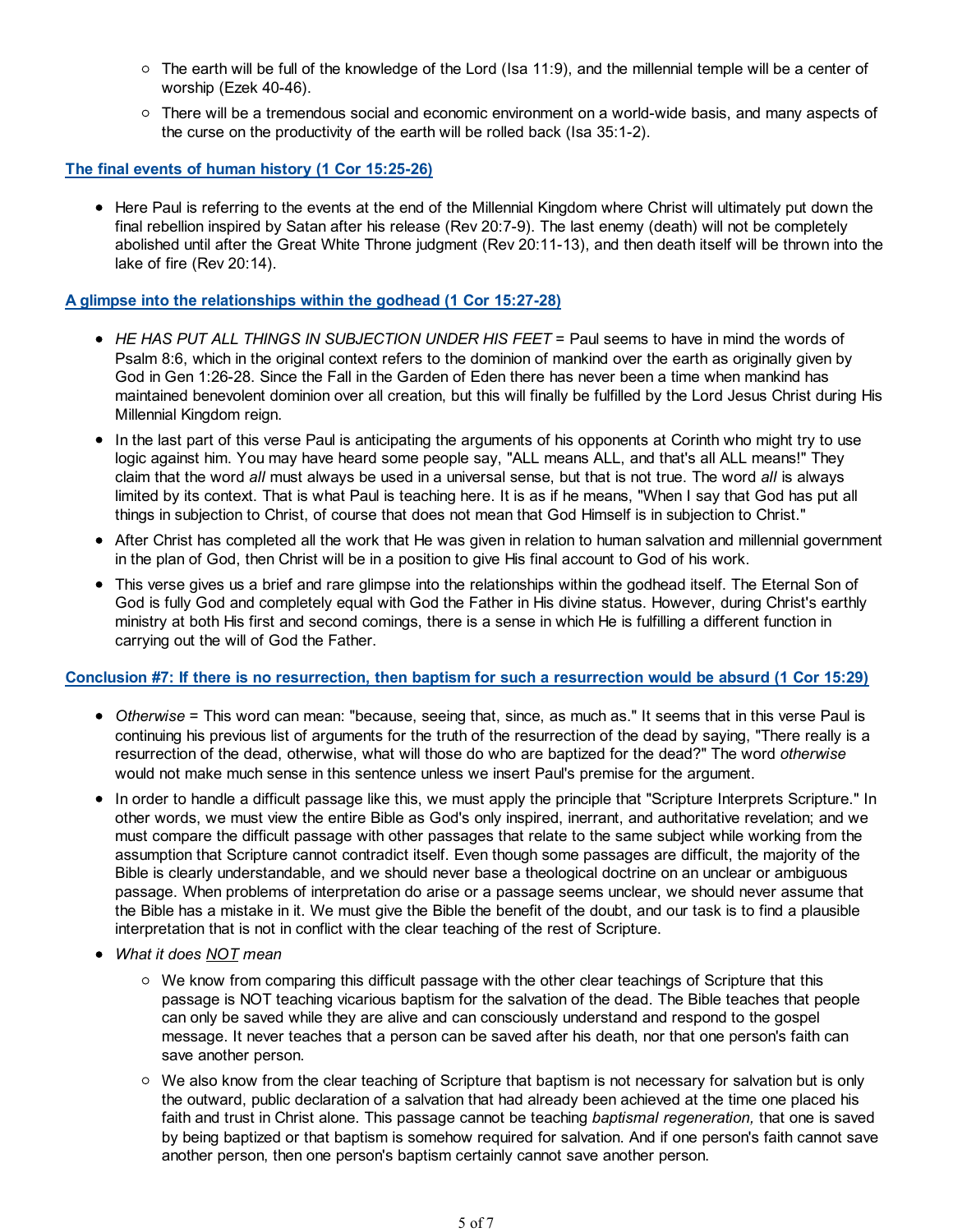- Those who are baptized = The concept of baptism refers primarily to the public declaration of a believer's intimate association with the Lord Jesus Christ after entering into a salvation relationship by placing his personal faith in Christ and all that He accomplished on our behalf. In First Corinthians chapter one Paul used the word baptism six times with this meaning. To be baptized means to give public testimony to the fact that you are a Christian, that you have placed your personal faith in Christ for your salvation.
- The dead = That phrase is used thirteen times in First Corinthians, and all of those cases are in chapter fifteen where the context concerns the resurrection of the dead or the dead being raised. Otherwise, the phrase "the dead" does not occur in this book. This tells us that when Paul used the phrase here that he was still speaking of the resurrection of the dead.
- Baptized FOR the resurrection of the dead = The preposition for (huper) can mean: "above, about, beyond, on behalf of, because of, in reference to." Although the English word for is a perfectly legitimate translation of this Greek preposition, it seems clear from the context that Paul means: "because of or in reference to." Paul may be saying, "If there were no resurrection of the dead, it would be absurd to become a Christian with a hope of being resurrected from the dead to eternal life."
- If the dead are not raised at all, why then are they baptized for them? = This phrase adds another shade of meaning to the previous phrase. Here the implication is that a powerful motive for becoming a Christian is the testimony of other believers who have already died and gone to be with the Lord.

#### Conclusion #8: Ministry activity and suffering for one's faith would be meaningless (1 Cor 15:30-32a)

- Why are we also in danger every hour? = The apostle Paul and his companions were prime examples of servants of the Lord who were being persecuted for proclaiming the gospel message. But if there is no resurrection of the dead, why should they put themselves in danger for something that is not true?
- I affirm, brethren, by the boasting in you which I have in Christ Jesus our Lord, I die daily = When Paul says, "I affirm," he is using a term that meant taking a formal oath. So here Paul is affirming the truth of his previous statement that he and his companions were constantly in danger. In fact here Paul expresses the intensity of this danger by saying that he was in peril for his very life on a daily basis.
- If from human motives I fought with wild beasts at Ephesus, what does it profit me? = In this verse Paul goes on to say that putting himself in harm's way out of purely human motives would certainly not gain anything. It would be silly to face the perils that Paul faced in Ephesus (for example) if he were doing it for something that was not true.

## Conclusion #9: Denying the resurrection results in a hedonistic philosophy of life (1 Cor 15:32b)

- If the dead are not raised, LET US EAT AND DRINK, FOR TOMORROW WE DIE = Paul presents the opposite side to his argument by saying, "If there is no resurrection of the dead, then live purely for pleasure today because you may die and cease to exist tomorrow." These words are excerpted from comments made by the Jews during the siege of Jerusalem by the Assyrian army (Isaiah 22:13). Instead of weeping and fasting as would be expected, many of the Jews focused on getting one last night of pleasure before the attack which they expected would take away their lives.
- This unbiblical attitude was not unique to the Jews of Isaiah's day though. It was also the motto of the Epicurean philosophers of Paul's day. Near Paul's home town of Tarsus there was a statue of the city founder with an inscription which read: "Eat, drink, enjoy thyself. The rest is nothing." So by using this quote, Paul is describing the worldly philosophy of the people who deny the resurrection.

## Paul rebukes this worldly attitude and the Corinthians' doctrinal sin (1 Cor 15:33-34)

- Do not be deceived: "Bad company corrupts good morals" = Since Paul is very familiar with the philosophical culture of his day, it seems he cannot resist using their own words against them. In addition to being a true statement, this verse was also a common proverb of the day. It first appeared in the plays of the Greek poet Menander around 280 BC. It's as if Paul is saying, even you Corinthians who are steeped in the worldly philosophy of the day should know that what you are doing is wrong.
- $\bullet$  Become sober-minded as you ought = Paul used a word here that means to wake up from a drunken stupor. This word picture is comparing their worldly mindset to a dim-witted mental fog, and Paul tells them, "Rouse yourselves, come back to reality and to the truth!"
- Stop sinning = Paul does not hesitate to call their behavior what it really is: SIN. In other words, it is a sin to deny